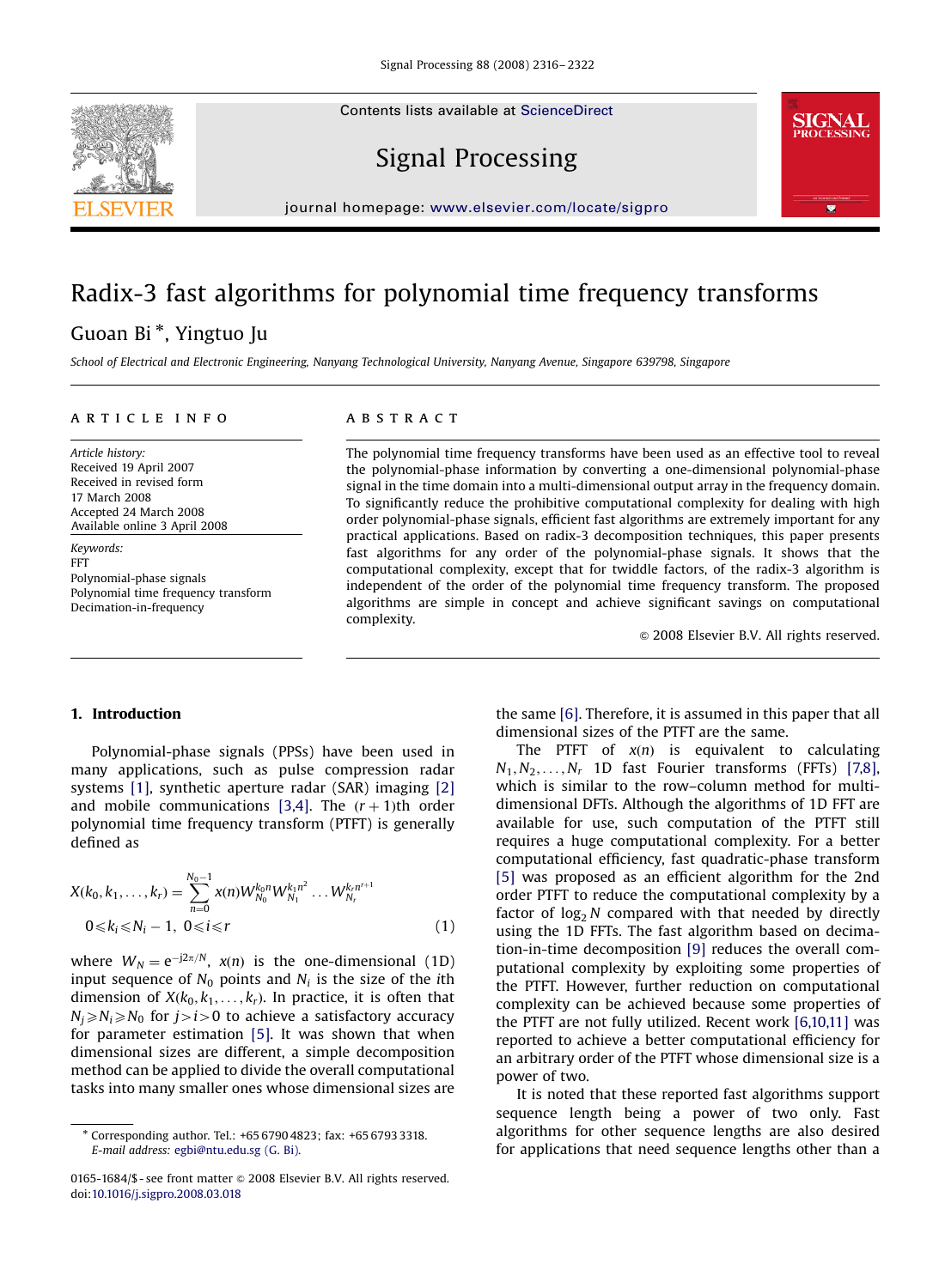power of two. It is well known that when the sequence length is not supported by the available fast algorithms, zero padding techniques have to be used to augment the input sequence to the next available size supported by the fast algorithm. This mismatch obvious wastes the computational resources and decreases the computational efficiency of the system. The availability of fast algorithms based on radix numbers other than two is very useful to minimize the possibility and the degree of the mismatch between the input sequence length and the transform sizes supported by the fast algorithm. Fast algorithms for discrete Fourier transform based on radices other than the power of two were reported in the literature (see [\[7,8\]](#page--1-0), for example). Because the fast algorithms for PTFT are developed in the last few years only, there has been no reported fast algorithms that are specially designed for sequence lengths that are not a power of two.

This paper presents methods of efficiently decomposing the PTFT for any order of the PPSs whose dimensional size has a factor of a power of three. The proposed algorithm is general enough for dealing with any order of the PTFTs, has the regular computational structure, and also obtains a very good computational efficiency compared with most reported fast algorithms. By combining other factors in the sequence lengths, it shows that the proposed fast algorithm can be used to efficiently support many different sequence lengths. Similar to the development of fast algorithms for the discrete Fourier transform, the periodic and symmetric properties of the transform kernel are used for the design of fast PTFT algorithms. However, the PTFT has its unique properties to be used for minimizing the computational complexity, which will be demonstrated in the following sections.

The rest of this paper is organized as follows. The next section presents the radix-3 algorithms for the 3rd order PTFTs. In particular, details are presented for reusing the partially computed results to minimize the required computational complexity. With understanding of the fast algorithm for the 3rd order PTFT, Section 3 presents the radix-3 algorithm for any arbitrary order of PTFTs. In Section 4, the computational complexities required by the proposed algorithm are also analyzed and compared with other reported ones. Section 5 presents the conclusions.

#### 2. Fast algorithm for the 3rd order PTFT

The 3rd order PTFT of a 1D length-N input sequence  $x(n)$  is defined as

$$
X(k_0, k_1, k_2) = \sum_{n=0}^{N-1} x(n) W_N^{k_0 n + k_1 n^2 + k_2 n^3}
$$
 (2)

where  $W_N = e^{-j2\pi/N}$ , and  $k_i = 0, 1, ..., N - 1$  for  $i = 0, 1$  and 2. When  $N = M \times 3^p$ , where  $p > 1$  and M is a positive integer, it can be easily verified, by using the periodic property of  $W_N$ , that the computation task defined in (2) can be expressed as

$$
X(3k_0 + l_0, 3k_1 + l_1, 3k_2 + l_2)
$$
  
= 
$$
\sum_{n=0}^{N-1} x(n)W_N^{(3k_0 + l_0)n + (3k_1 + l_1)n^2 + (3k_2 + l_2)n^3}
$$

$$
=\sum_{n=0}^{N-1} x(n)W_N^{l_0n+l_1n^2+l_2n^3}W_{N/3}^{k_0n+k_1n^2+k_2n^3}
$$
\n(3)

where  $0 \le k_0, k_1, k_2 \le N/3 - 1$  and  $l_i \in \{0, 1, 2\}$  for  $i = 0, 1$ , and 2. When  $l_0 = l_1 = l_2 = 0$ , we have

$$
X(3k_0, 3k_1, 3k_2) = \sum_{n=0}^{N/3-1} \left\{ \sum_{m=0}^{2} x \left( n + \frac{mN}{3} \right) \right\}
$$
  
 
$$
\times W_{N/3}^{k_0 n + k_1 n^2 + k_2 n^3}
$$
 (4)

which is a 3rd order length- $(N/3)$  PTFT. For other combinations of  $l_0$ ,  $l_1$  and  $l_2$ , (3) can be rewritten into

$$
X(3k_0 + l_0, 3k_1 + l_1, 3k_2 + l_2)
$$
  
= 
$$
\sum_{n=0}^{N/3-1} \left\{ \sum_{m=0}^{2} x \left( n + \frac{mN}{3} \right) \right\}
$$
  

$$
\times W_N^{l_0(n+mN/3)+l_1(n+mN/3)^2 + l_2(n+mN/3)^3} \right\}
$$
  

$$
\times W_{N/3}^{k_0 n + k_1 n^2 + k_2 n^3}
$$
 (5)

When  $N>3$ , (5) can be simplified, by using the periodic property of  $W_N$ , into

$$
X(3k_0 + l_0, 3k_1 + l_1, 3k_2 + l_2)
$$
  
= 
$$
\sum_{n=0}^{N/3-1} \left\{ x(n)W_N^{l_0 n + l_1 n^2 + l_2 n^3} + x(n + \frac{N}{3}) \right\}
$$
  

$$
\times W_N^{l_0 (n + N/3) + l_1 (n + N/3)^2 + l_2 (n + N/3)^3}
$$
  
+ 
$$
x(n + \frac{2N}{3})W_N^{l_0 (n + 2N/3) + l_1 (n + 2N/3)^2 + l_2 (n + 2N/3)^3} \right\}
$$
  

$$
\times W_{N/3}^{k_0 n + k_1 n^2 + k_2 n^3}
$$
  
= 
$$
\sum_{n=0}^{N/3-1} \left\{ x(n)W_N^{l_0 n + l_1 n^2 + l_2 n^3} + x(n + \frac{N}{3}) \right\}
$$
  

$$
\times W_N^{l_0 (n + N/3) + l_1 (n^2 + 2N/3) + l_2 n^3}
$$
  
+ 
$$
x(n + \frac{2N}{3})W_N^{l_0 (n + 2N/3) + l_1 (n + 4N/3) + l_2 n^3}
$$
  

$$
\times W_{N/3}^{k_0 n + k_1 n^2 + k_2 n^3}
$$
  
(7)

Eq. (7) is obtained from (6) after eliminating the terms, in  $(n + iN/3)^2$  and  $(n + iN/3)^3$  for  $i = 1$  and 2, that are wholly divisible by N. Therefore, (7) can be further expressed as

$$
X(3k_0 + l_0, 3k_1 + l_1, 3k_2 + l_2)
$$
  
= 
$$
\sum_{n=0}^{N/3-1} \left\{ x(n) + x\left(n + \frac{N}{3}\right) W_N^{(l_0 + 2l_1 n)N/3} + x\left(n + \frac{2N}{3}\right) W_N^{(2l_0 + l_1 n)N/3} \right\}
$$
  

$$
\times W_N^{l_0 n + l_1 n^2 + l_2 n^3} W_{N/3}^{k_0 n + k_1 n^2 + k_2 n^3}
$$
  
= 
$$
\sum_{n=0}^{N/3-1} \left\{ x(n) + x\left(n + \frac{N}{3}\right) W_N^{(l_0 + 2l_1 n)N/3} + x\left(n + \frac{2N}{3}\right) W_N^{l_0 n + l_1 n^2 + l_2 n^3} \right\}
$$
  

$$
\times W_{N/3}^{k_0 n + k_1 n^2 + k_2 n^3}
$$
  
= 
$$
\sum_{n=0}^{N/3-1} [u_3(n, l_0, l_1, l_2) W_N^{l_0 n + l_1 n^2 + l_2 n^3}] W_{N/3}^{k_0 n + k_1 n^2 + k_2 n^3}
$$
(8)